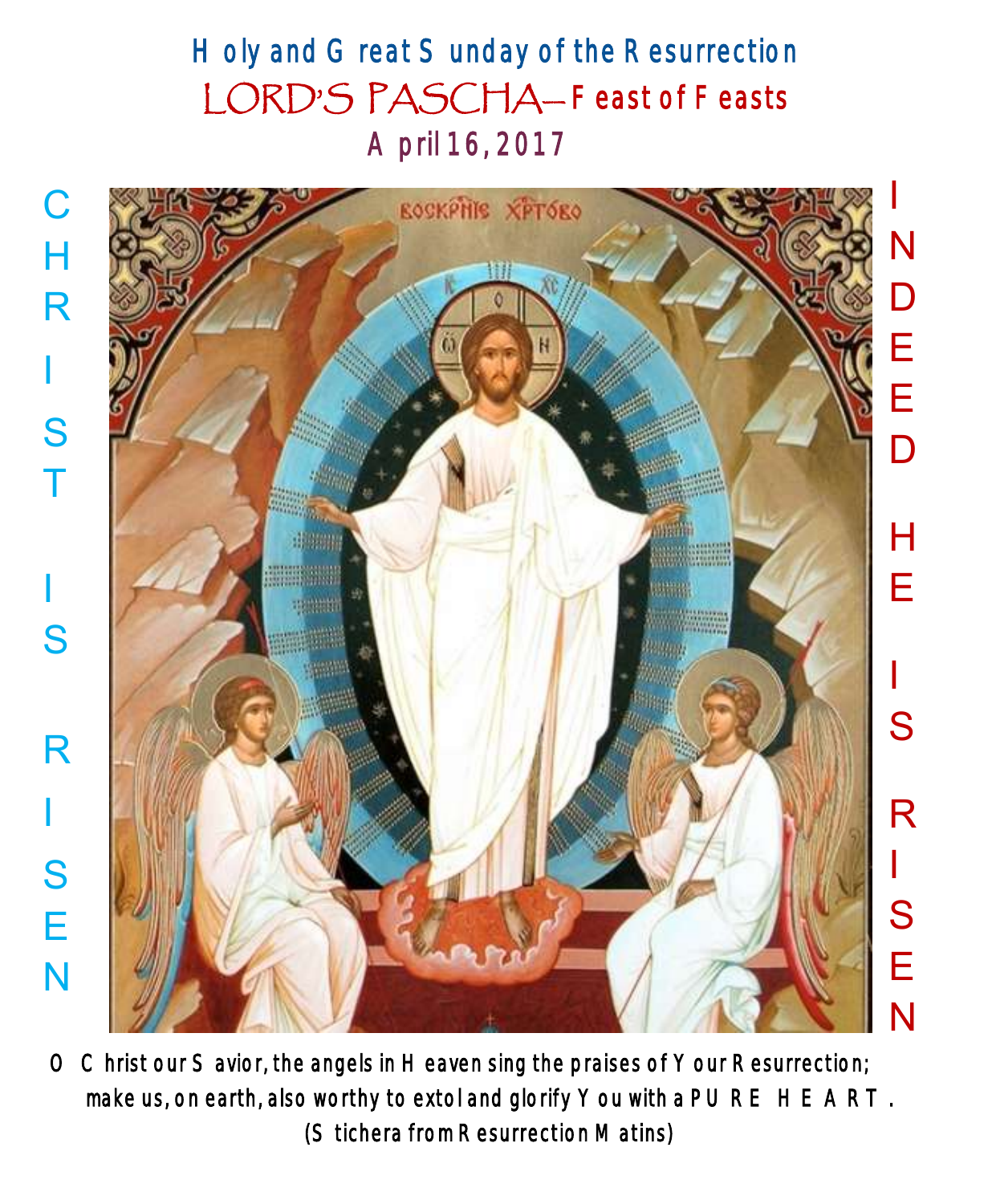**Holy Protection of Mary Byzantine Catholic Eparchy of Phoenix Bishop: His Grace John Pazak C.Ss.R**

**Our Lady of Perpetual Help Byzantine Catholic Church 1837 Alvarado Dr. NE, Albuquerque, New Mexico 87110 Parish office: (505) 256-1539 Fax: (505) 256-1278 www.olphnm.org**

**Father Artur Bubnevych, Pastor Rectory (505) 268-2877 abbaolph@gmail.com** 

**Advisory Board**  Rafael Plut, Dave Dark, Harry DeLap, Brian Fitzpatrick, Luba Kmetyk, Dan Riley

**Father Christopher Zugger (pastor emeritus) (505) 256-1787 Frchris.zugger@gmail.com www.frchriszugger.com** 

**Finance Council**  Matthew Blain, Tom Ellefson, Maria Alden

# **Parish Membership**

#### *From time to time it is good for us to reflect on what constitutes membership at Our Lady of Perpetual Help…a time to reflect on our relationship to God and His Church which is expressed by our commitment to this parish.*

Our parish community is open to any Catholic and to anyone

1. who is interested in seeking the Lord Jesus through His Word, the teachings of the Apostles, and the Sacred Mysteries;

- 2. who accepts the teachings of the Catholic Church;
- 3. who will help form a community based on the Lord's love;

4. who is willing to grow as a Christian within the legitimate spiritual traditions of the Byzantine Catholic Church within our American context;

5. who acknowledges the legitimate authority of the Pope, Bishop, and Pastor;

6. who will attend liturgical services on Sundays and great holydays;

7. and who is willing to support the growth of the Church (Eparchy and Parish) by sharing his/ her time, talent and treasure (financial support);

Actual Parish membership is based on the above and is determined by the following criteria:

- 1. Being registered
- 2. Attending liturgical services regularly on Sundays and Holydays

3. Contributing to the support of the Church—both Eparchy (Bishop's Appeal) and Parish through use of the Sunday Tithing envelopes!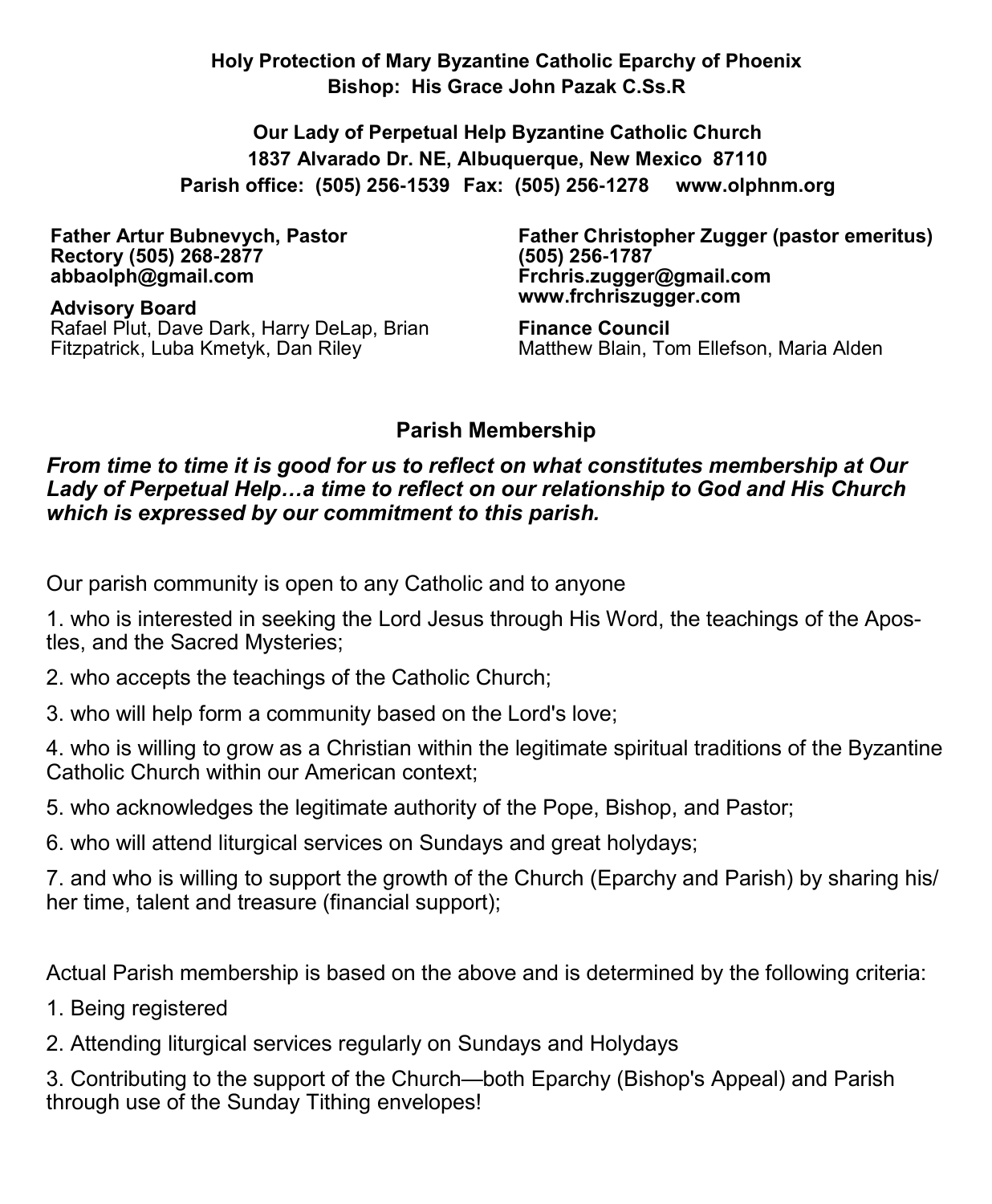### **Welcome to our Church! If you are looking for a spiritual home, contact Father Artur or the office staff for more information. God bless you.**

| Today<br><b>FEAST OF FEASTS</b> | $9:00$ am                                                                                         | Candlelight Procession / Resurrection Matins & Divine Liturgy for Parishioners,<br>Benefactors & Friends / Blessing of Artos / Mirovanije |  |
|---------------------------------|---------------------------------------------------------------------------------------------------|-------------------------------------------------------------------------------------------------------------------------------------------|--|
|                                 |                                                                                                   | Blessing of Easter Baskets / Paschal potluck in the Hall                                                                                  |  |
| April 17                        | Bright Monday / Solemn Holy Day / Acts 1:12-17 & 21-26; John 1:18-28                              |                                                                                                                                           |  |
| No Fasting this week            | $6:00$ pm                                                                                         | For Parish family, benefactors and friends / Procession around the Church with<br>the Reading of Gospels                                  |  |
| April 18                        | Bright Tuesday / Simple Holy Day / Acts 2:14-21; John 1:18-28                                     |                                                                                                                                           |  |
|                                 | $9:00$ am<br>$6:30$ pm                                                                            | Victims of the terrorist attacks in Egypt by Demetrius Yackanich<br>CAFÉ meeting at UNM                                                   |  |
| April 19                        | Bright Wednesday / Exodus 2:11-22; Job 2:1-10; Matthew 26:6-16                                    |                                                                                                                                           |  |
|                                 | 5:30 pm<br>6:00 pm                                                                                | <b>OLPH Devotions</b><br>Blessing on Tessa Pettit by Pam Pettit                                                                           |  |
| April 20                        | Bright Thursday / Acts 2:38-43; John 3:1-15                                                       |                                                                                                                                           |  |
|                                 | $6:00 \text{ pm}$                                                                                 | Pot-luck dinner<br>7:00 pm THEOSIS: Mystery of the Byzantine Liturgy                                                                      |  |
| April 21                        | Bright Friday / Acts 3:1-8; John 2:12-22                                                          |                                                                                                                                           |  |
|                                 | 9-10:30 am<br>$6:00 \text{ pm}$                                                                   | Prayer and witness in front of abortion clinic<br>Health of Henry Zugger by Demetrius Yackanich                                           |  |
| April 22                        | Bright Saturday / Acts 3:11-16; John 3:22-33                                                      |                                                                                                                                           |  |
|                                 |                                                                                                   | Sangre de Cristo installation weekend                                                                                                     |  |
| April 23 Sunday                 | Thomas Sunday / George Great-Martyr<br>Acts 5:12-20; Acts 12:1-11; John 20:19-31; John 15:17-16:2 |                                                                                                                                           |  |
|                                 | $5:00$ pm<br>$6:00$ pm                                                                            | <b>Great Vespers</b><br>+Keenan Alan Wofford by Jileks                                                                                    |  |
|                                 | 8:30 am<br>$9:00$ am<br>10:00 am                                                                  | Rosary<br><b>Festal Matins</b><br>For Parishioners, benefactors & Friends / final blessing of Artos / Mirovanije                          |  |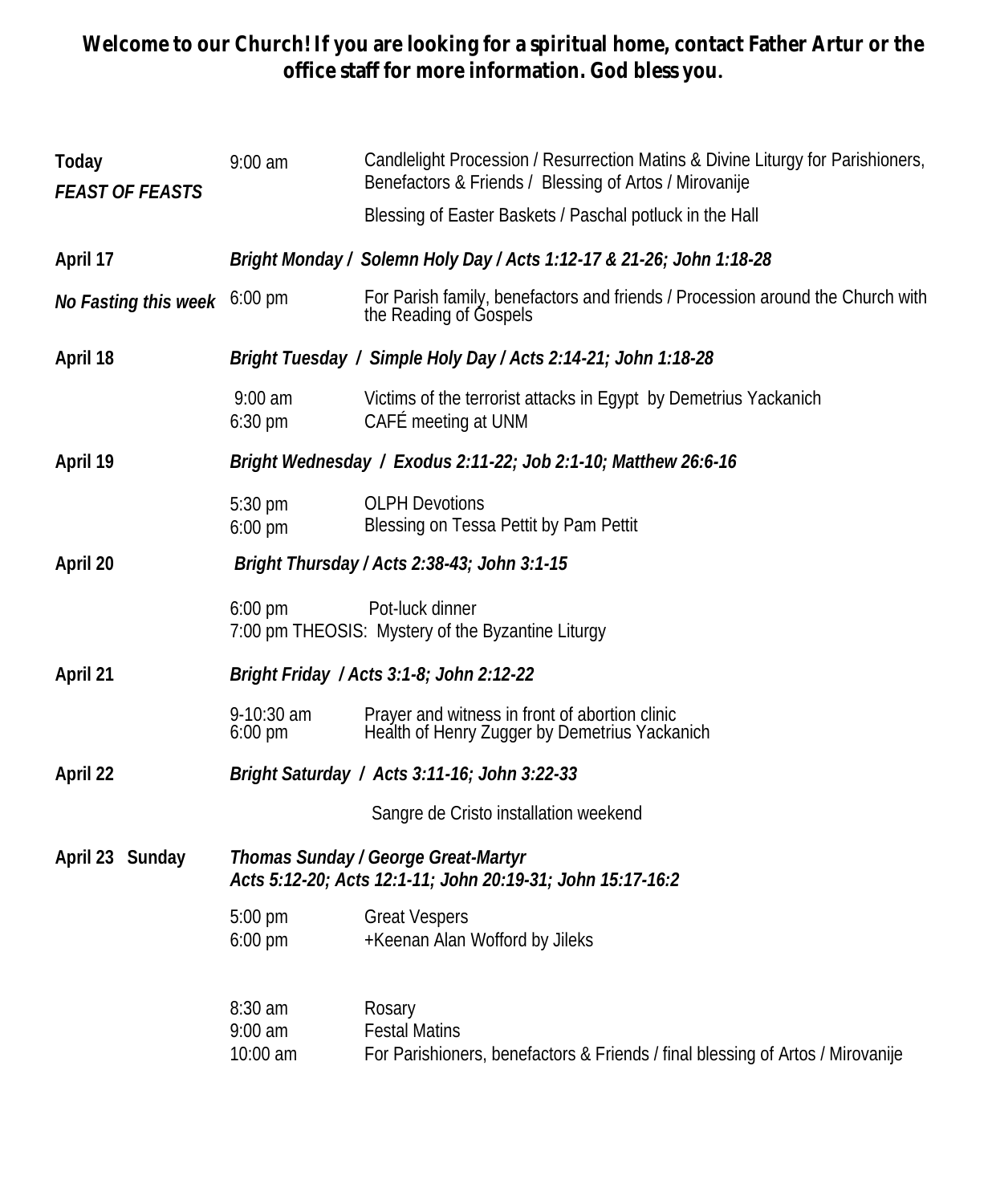Physician and Help of Those in sickness, Redeemer and Savior of the infirm; O Master and Lord of all, grant healing to your servants. Be clement, show mercy to those who have sinned much, and deliver them, O Christ, from their Iniquities, that they may glorify Your might divine

Sharif Rabadi Katrina Anderson Abraham Haddad Tim & Jenny Ford Threima Leech Priscilla Hughes Steve Jakymiw Lillian Murphy Marilyn Fore Demetrius Yackanich Sven & Barbara Svensson Keith Romero

Fr. Julian Gnall Henry Zugger John & Margie Disque Mike Harahuc Phillip Fall Laura Dominquez Olga Bodnar Frances Brannan John Deflice Mary Ann Kosty Jordan Smith Maggie Batsel Jean Pesce Henry Burnette Tracy McTernan Terry Rains

William Frank Mary Nell Preisler Robert Zadel Jack & Lorraine Hubbell Heather Mattax Larry Bennett Paola Terlaza Ruth Sousa Frank Gerace Linda Granci Barbara Irving Mary Danyluk Richard Hornung



Vocation Icon Today: Donlin Next Sunday: Brewer

Prayers in honor of and to the Blessed Virgin are a powerful weapon against sin, and for healing. If you recite the Rosary at home, please offer these intentions, and join us on Sunday at 8:30 am. Those who recite the Akathist to the Mother of God or the Rosary receive a partial indulgence when they do so in private, plenary indulgence when they do so as a group

#### **Intentions of the Rosary**

1st Decade: Help for persecuted Catholics, especially in communist and Islamic states

2nd Decade: Spiritual and physical growth of our parish and the Byzantine Catholic Church

3rd Decade: Increase in vocations to priesthood, diaconate,

and consecrated life to serve the Byzantine Catholic Church 4th Decade: Repose of the souls who have no one praying for them

5th Decade: Healing of the sick in body, mind and soul

### **Holy Father's Intentions for April:**

# **Young People**

That young people may respond generously to their vocations and seriously consider offering themselves to God in the priesthood or consecrated life.

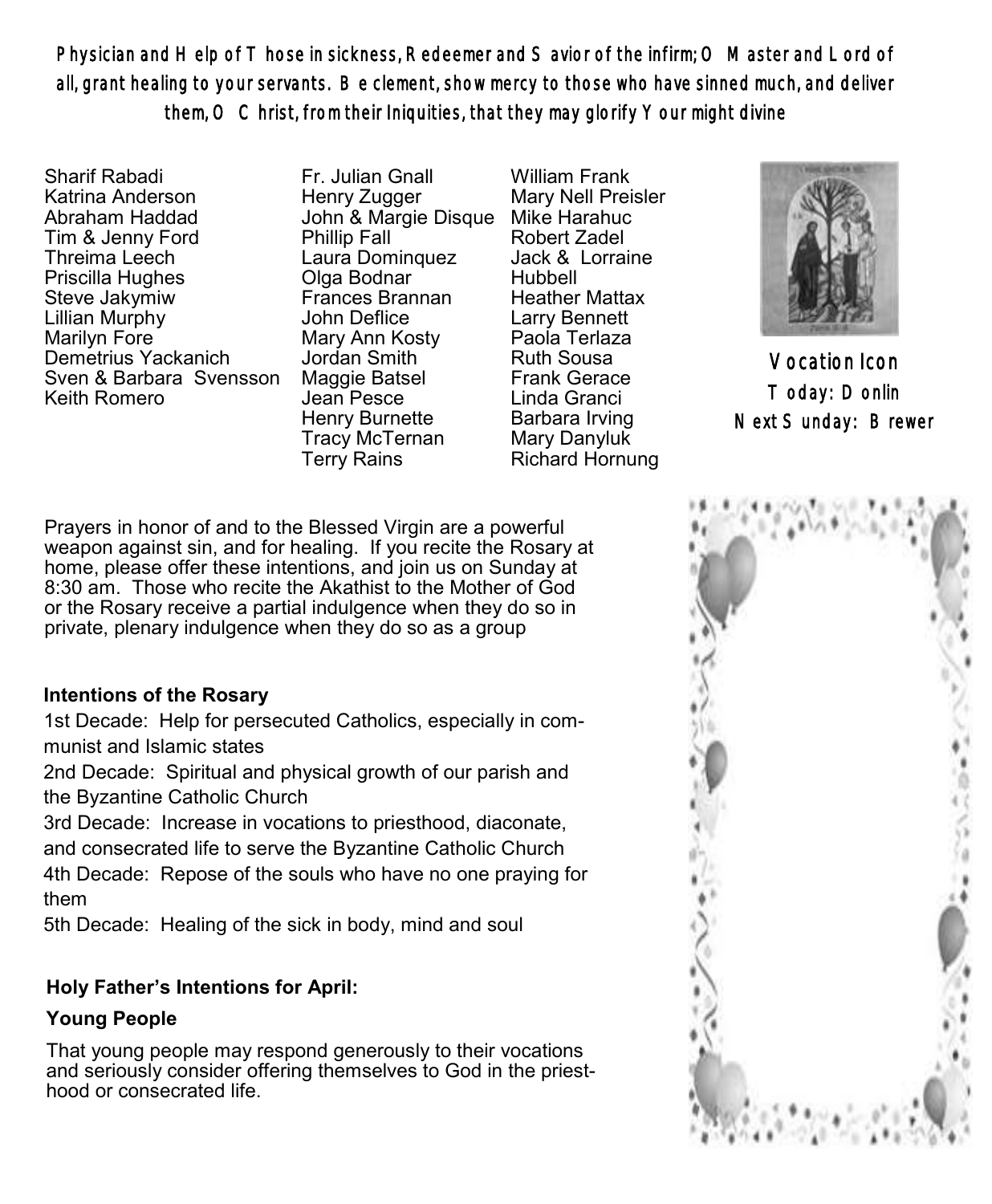**The Perpetual Helpers Book Club** will be meeting on Friday, May 5 from 7-9 pm at Mary Blain's house. We continue to read & discuss The Fulfillment of All Desire. I believe we left off our discussion last time with the end of Chapter 2, so we will begin with Chapter 3 "Awakening & Conversion". All are invited to attend. We will have a dessert social along with our fellowship & conversation. Contact Lara Davis for more information.

**CHRYSTOS VOSKRESE!** The JOY of PASCHA surpasses all understanding as also the PEACE which Christ gives to us through the forgiveness of sins. Our Lord willingly gave His life for EACH of us so that we can rise to a newness of life!

On this Glorious Pascha Fr Chris and Fr Artur offer our sincere prayerful wishes of PEACE and JOY as we proclaim to YOU: **CHRIST IS RISEN!** 

**Triple EASTER BLESSING** to our Godloving parishioners who worked hard to make Holy Week and Pascha 2017 special by serving, cantoring, decorating, cleaning and beautifying our church!!!

**Sincere GRATITUDE** to all those who helped with mercy meal for the funeral of our departed brother Stephen Horner.

**Special Paschal THANK YOU** to ALL who DO a lot behind the scenes to MAKE OLPH a better place. May the Risen Lord BLESS your love and generosity to His Church!!!

April 23 Sven Svensson Alaina Riley Open Cindy Loescher

**DATE READER TROJCA GREETER COUNTER HOST**

**Open** 

Barbara DeLap

#### **Barbara's Hall Report**

Thanks to Mary Blain for serving up some chilli beans with cheese and tortillas. Nahrain Youssefbrought a bag of bear claw pastries. On our last Sunday before Easter, we did pretty good! Next week it's back to sweet things and meat dishes!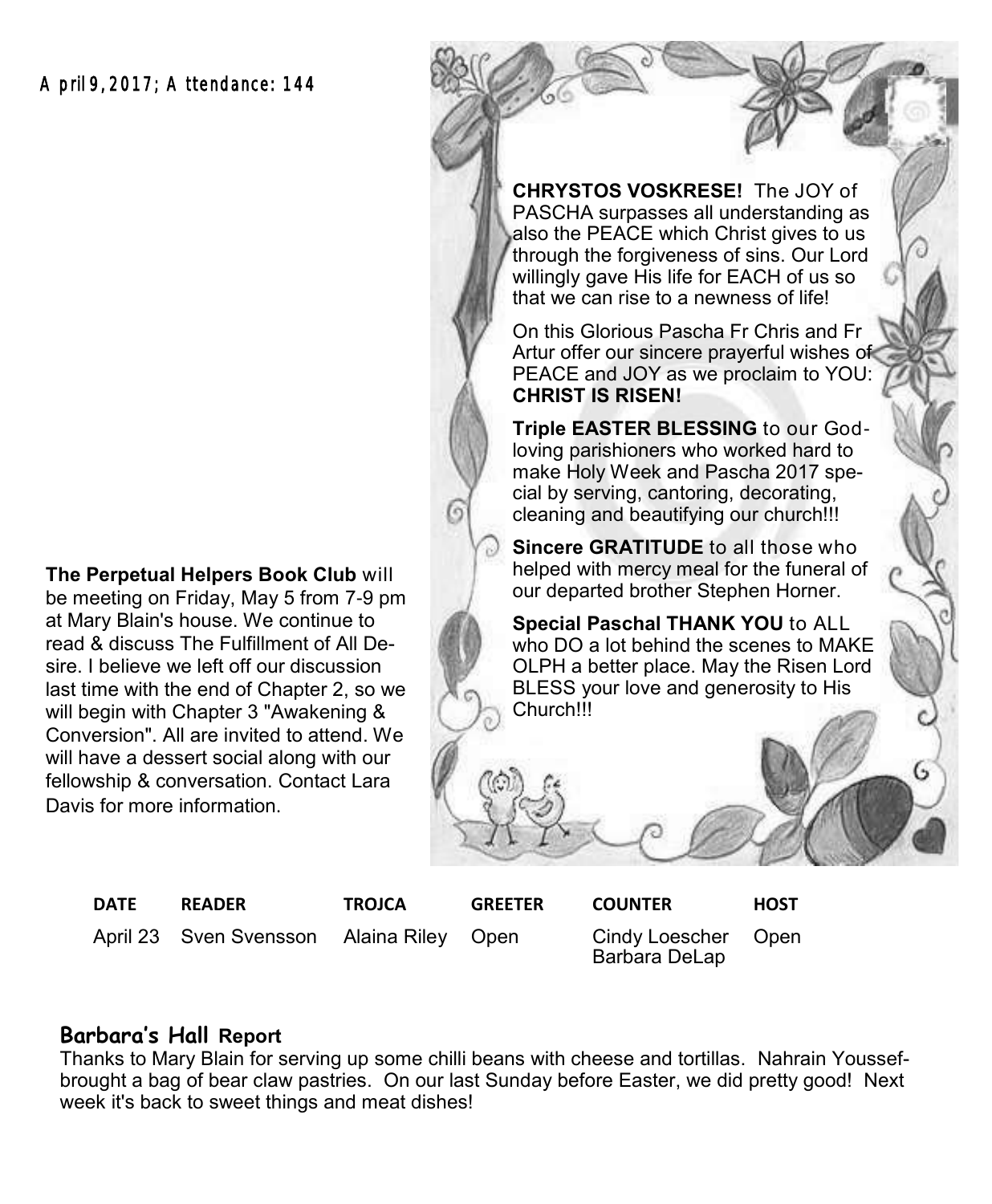# **Coming Events—Mark Your Calendars Now**

| Tuesdays               | 6:30 pm CAFÉ meeting at UNM                                                                                                                                                                        |  |
|------------------------|----------------------------------------------------------------------------------------------------------------------------------------------------------------------------------------------------|--|
| April 24<br>Monday     | 10:30 am Shut-ins Visits<br>5:45 pm Explorers Meeting<br>6:00pm Bazaar Meeting                                                                                                                     |  |
| April 28<br>Friday     | 9-10:30 am Prayer & witness in front of abortion clinic                                                                                                                                            |  |
| May 8<br>Monday        | 6:00 pm Advisory Board Meeting                                                                                                                                                                     |  |
| May 11, 25<br>Thursday | 6:00 pm pot luck dinner 7:00 pm THEOSIS: Mystery<br>of the Byzantine Liturgy                                                                                                                       |  |
| May 20<br>Saturday     | 10:00 am-4:00 pm Annual Byzantine Bazaar                                                                                                                                                           |  |
| June 25<br>Sunday      | Church Patronal Feast of the Miraculous Icon of OLPH<br>10:00 am Hierarchical Divine Liturgy<br>Main Celebrant His Grace Bishop John Pazak, C.Ss.R.<br>Blessing of Church inner church renovations |  |
| September<br>22 & 23   | Women's Spiritual Enrichment Weekend                                                                                                                                                               |  |

**Baking team PLEASE mark these dates** in your calendars: Baking kolachi (nut rolls) - April 29 Making holubki (stuffed cabbage rolls) - May 6 Wrapping and pricing - May 19 Thank you!

**Bakers' sign up sheet is available on the greeting table:** Please prayerfully consider what you can bake to sell during the BAZAAR: cookies, brownies, ethnic foods, small breads, cakes that can be easily sliced and sold are all welcome. God **Bless YOU!** 

**!!!ATTENTION!!! OLPHelpers:**  Mark your calendars for the next large group meeting — Tuesday  $M$ ay 2, 6—8 pm.

### **!!!ATTENTION !!! ALL GIRLS AND WOMEN AGES 7 AND UP!!!**

**Save the Date** 

**Myrrh Bearer's Retreat in Scottsdale AZ** 

**Dates: June 23-25, 2017** 

#### **The theme for Myrrh-Bearers Retreat, 2017 is Feasting and Fasting.**

Our Byzantine Catholic Church has spread over the course of the year a cycle of feasts and fasts. They unfold God's saving plan of salvation for us, highlighted by the life, death and resurrection of Christ and the presence of the Holy Spirit. Embracing the moments of Redemption will be the primary focus of reflections. Pasha and the Twelve Major Feasts take us step by step through the course of the liturgical year.

How do we celebrate these Feasts? One author suggests that the Feasts are sublime moments when "Heaven meets Earth". To experience as fully as possible such celebrations, participation in the liturgical life of the Church is primary, preceded by preparation of the domestic (home) church. In addition, the greater the Feast; the greater the Fast.

Please join us for the Myrrh-Bearers Retreat this year at the Franciscan Renewal Center in Scottsdale, AZ.

**Registrations forms are available greeting table.**

**For more information and if you have any questions please see Carli Bonham. Thank you!!!**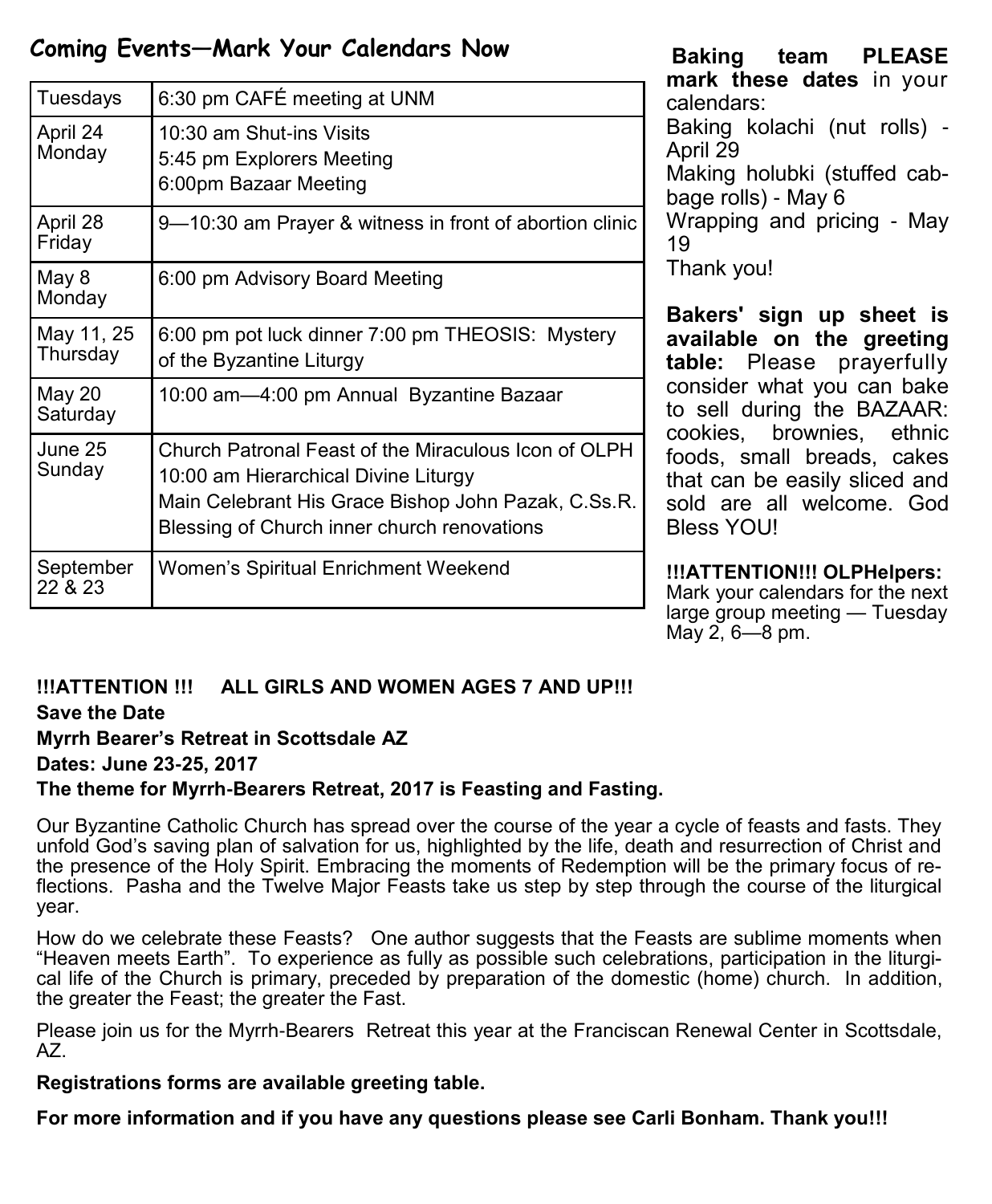#### **Front cover icon RISEN JESUS WITH TWO ANGELS**

The two angels who appear at the tomb to the holy women represent Moses and Elijah. Just as they appeared on Mount Tabor to confirm to SS. Peter, James and John that Christ is the Son of God, so now they appear to St. Mary Magdalene and her companions in the garden to confirm that the Lord is risen.

# **About the Paschal Troparion - Christ is Risen!**

Christ is Risen from the dead! By death He trampled Death; and to those in the tombs he granted life.

"...and to those in the tombs..." has at the very same time two meanings, for the Resurrection of Christ destroys both sin and death. If we be in the tombs of sin, we are brought out; if we be in the tomb of death, we will be brought out.

This is made manifest in the Gospel of John (5:25) when the Lord says, "the hour is coming and now is, when the dead (those in sin) will hear the voice of the Son of God and those who hear will live." This is a reference to the "first resurrection", which is the resurrection of the soul from sin. "Do not marvel at this; for the hour is coming in which all those who are in the graves will hear His voice and come forth..." (verses 28-29). This refers to the future or "second resurrection", that of the body.

The immediate resurrection we experience, and the first benefit of the Resurrection of Jesus Christ, is that of the soul being raised from the deadness of sin. The nature of the "second resurrection", whether it will be for "the resurrection of life" or "the resurrection of condemnation" (5:29), is dependent upon whether or not we experience our rising from the deadness of sin, now in this life.

So, when we sing the hymn, "Christ is Risen from the dead! By death He trampled Death; and to those in the tombs He granted life." - we acknowledge that the living are being raised from sin and the biologically dead, will be raised; the fruitfulness of the Resurrection of Christ is beneficial for both the living and the dead; and for the present age and the age to come. Amen.

**Bishop's Appeal 2017:** We do not doubt the Resurrection of Christ, His gift of salvation to us all. How are we prepared to reciprocate for this most wondrous of gifts? Let us help our Eparchy bring salvation to others by making a contribution to Annual Bishop's Appeal.

**May 29, DEADLINE FOR THE BISHOP'S APPEAL PLEDGES.** May God bless you for your generous and sacrificial response!